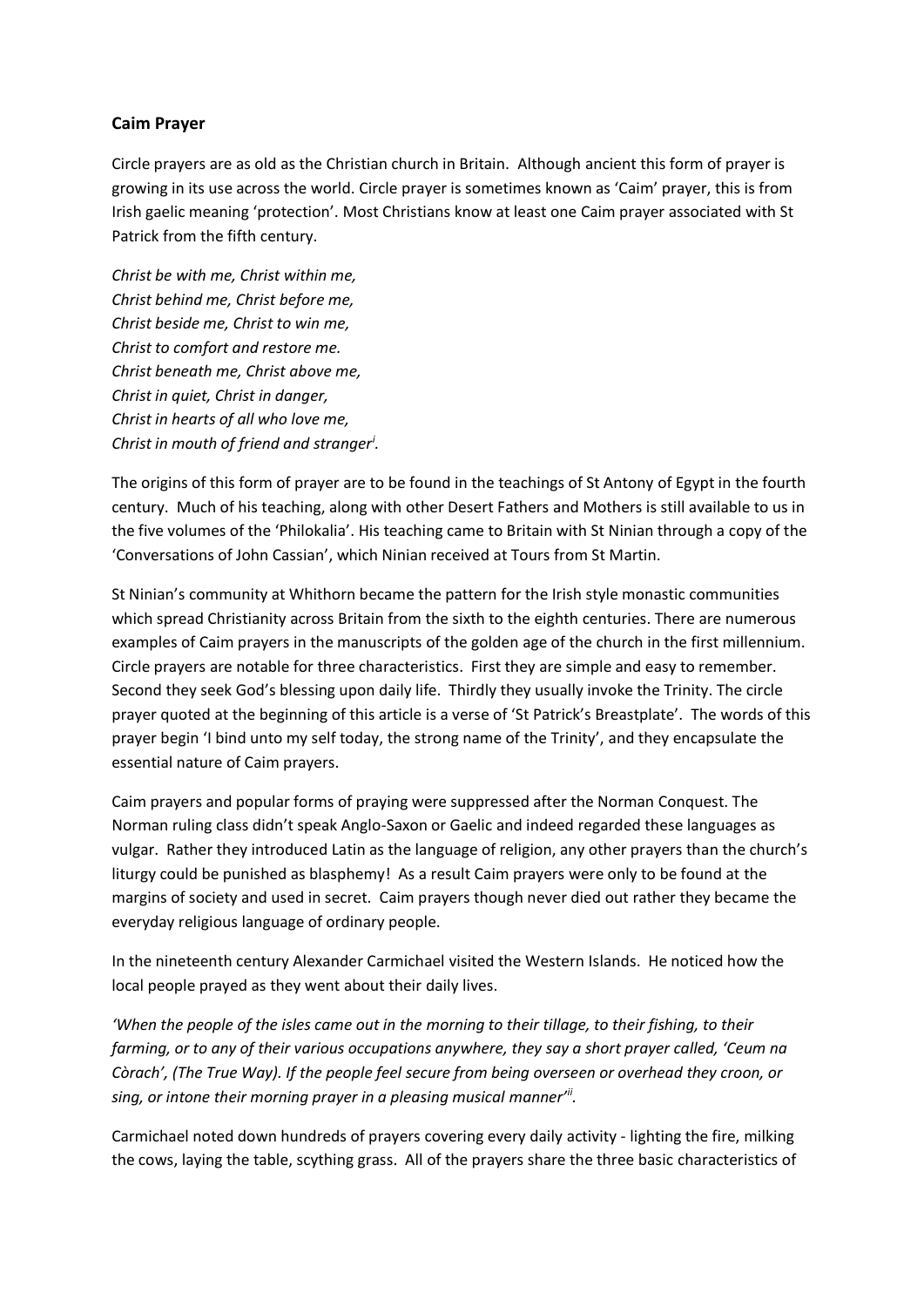Caim prayers. Some of these prayers can be found in Esther de Waal's book, 'The Celtic Vision'. The following Caim prayer is an example of a night prayer.

*'May the Light of lights come To my dark heart from Thy place; May the Spirit's wisdom come To my heart's tablet from my Saviour. Be the peace of the Spirit mine this night, Be the peace of the Son mine this night, Be the peace of the Father mine this night, The peace of all peace be mine this night, Each morning and evening of my life'.iii*

In 1938 George MacCleod re-founded the Iona community. In popularised what has become known as 'Celtic Spirituality' the prayers of The Iona Community have brought Caim back into popular usage. In England David Adam is best known for making popular forms of Celtic prayers. Among his books he uses Caim prayers and has written many modern forms. The following example is from his collection, 'The Edge of Glory'.

*Circle me Lord Keep protection near And danger afar*

*Circle me Lord Keep hope within Keep doubt without*

*Circle me Lord Keep light near And darkness afar*

*Circle me Lord Keep peace within Keep evil outiv*

In the modern church there are many different forms of New Monasticism which take their inspiration from the Irish monastic communities of the past. The Iona Community has led to many new communities being founded around the world. Caim prayers are part of the distinctive spirituality that these new monastic communities use as part of their much simpler liturgy. Far from being a new spirituality for the present age, these prayers are rooted in a living tradition of faith distinctive to our islands.

There are a variety of practices of Circle prayers. One of the simplest can be used by individuals in their own home or outdoors, in small groups or by a church congregation. Firstly stand up, then turn in a circle to the right, as you do this pray, 'Circle me Lord…' and remember all those people and events that you seek God's blessing upon. Secondly, after a few moments of silence, turn gently to the left. Again begin with the words, 'Circle me Lord…' but this time ask that all the things that you wish to be protected from be kept away from you. Lastly, again after a time of silence, move for the third and final time to the right, say 'Circle me Lord…' and use this time to praise God. It is a simple method of praying but it is a form that can be very helpful and meaningful.